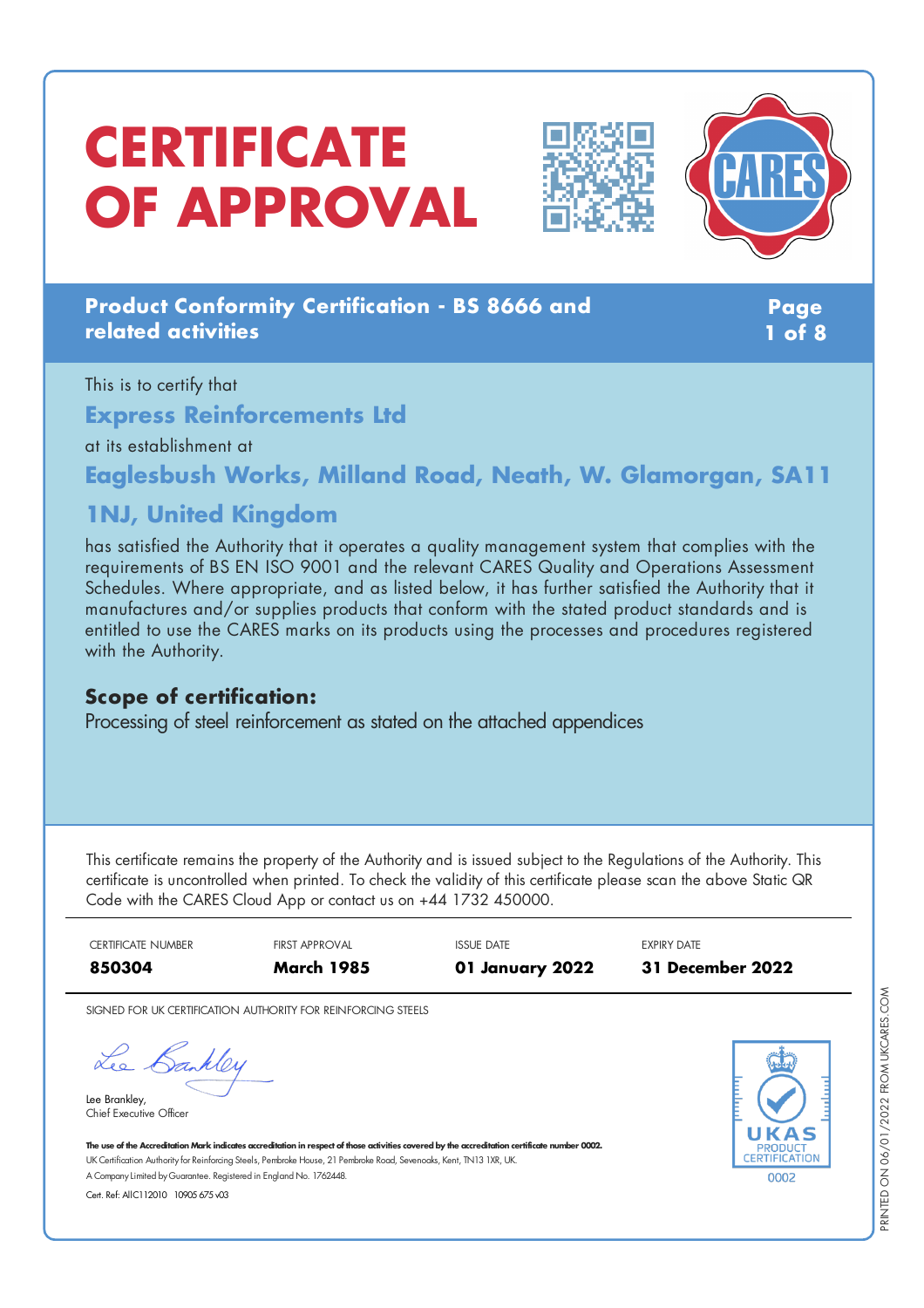**EXPRESS REINFORCEMENTS LTD**

**EAGLESBUSH WORKS MILLAND ROAD, NEATH W. GLAMORGAN, SA11 1NJ UNITED KINGDOM**



**Product Conformity Certification - BS 8666 and related activities**

**Page 2 of 8**

### **SRC-Appendix 02 Processing and supply of bar, coil and fabric**

#### **Scope of certification:**

Processing of steel reinforcement to BS 8666 Stocking and distribution of BS 4449, BS 4482 and BS 4483.

This certificate remains the property of the Authority and is issued subject to the Regulations of the Authority. This certificate is uncontrolled when printed. To check the validity of this certificate please scan the above Static QR Code with the CARES Cloud App or contact us on +44 1732 450000.



SIGNED FOR UK CERTIFICATION AUTHORITY FOR REINFORCING STEELS

Lee Bankley

Lee Brankley, Chief Executive Officer 0002

The use of the Accreditation Mark indicates accreditation in respect of those activities covered by the accreditation certificate number 0002. UK Certification Authority for Reinforcing Steels, Pembroke House, 21 Pembroke Road, Sevenoaks, Kent, TN13 1XR, UK. A CompanyLimited byGuarantee. Registered in England No. 1762448.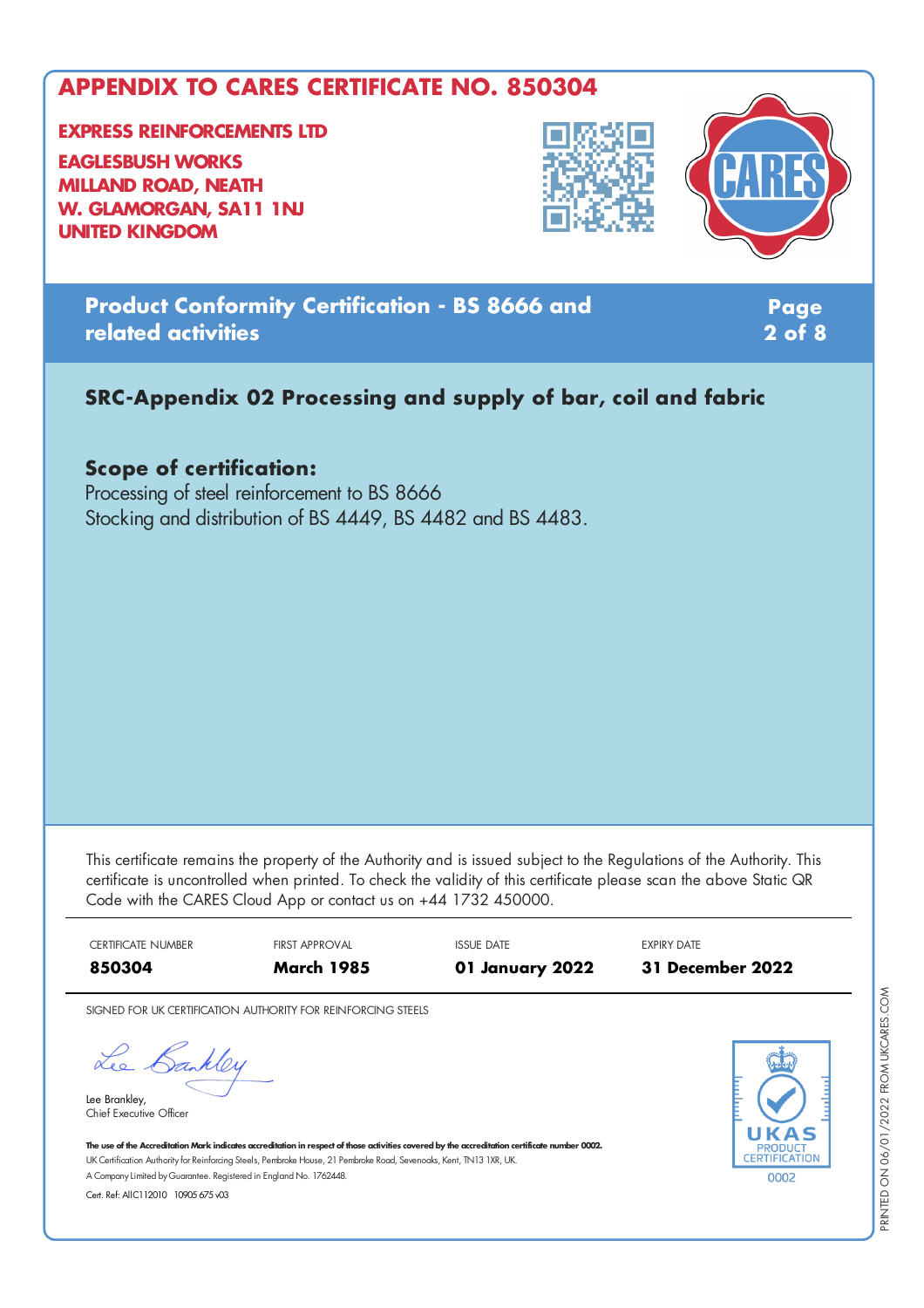**EXPRESS REINFORCEMENTS LTD EAGLESBUSH WORKS**

**MILLAND ROAD, NEATH W. GLAMORGAN, SA11 1NJ UNITED KINGDOM**





**Product Conformity Certification - BS 8666 and related activities**

**Page 3 of 8**

#### **SRC-Appendix 08 Mechanical coupling**

#### **Scope of certification:**

Application of Dextra Griptec swaged couplers to CARES Appendices TA1-A using BS4449 grade B500C in the size range 16mm to 40mm for use in accordance with Technical Approval report TA1-A 5051.

Application of Dextra Griptec Swaged Parallel Threaded Coupler to CARES Appendix TA1-B using BS4449 grade B500C in the size range 12mm to 50mm for use in accordance with Technical Approval report TA1-B 5005.

Application of Dextra Griptec Swaged Parallel Threaded Coupler to CARES Appendix TA1-C using BS4449 grade B500C in the size range 12mm to 40mm for use in accordance with Technical Approval report TA1-C 5014. (Sellafield Type A Mechanical splice).

This certificate remains the property of the Authority and is issued subject to the Regulations of the Authority. This certificate is uncontrolled when printed. To check the validity of this certificate please scan the above Static QR Code with the CARES Cloud App or contact us on +44 1732 450000.

CERTIFICATE NUMBER FIRST APPROVAL ISSUE DATE EXPIRY DATE **850304 March 1985 01 January 2022 31 December 2022**

SIGNED FOR UK CERTIFICATION AUTHORITY FOR REINFORCING STEELS

Lee Bankley

Lee Brankley, Chief Executive Officer



The use of the Accreditation Mark indicates accreditation in respect of those activities covered by the accreditation certificate number 0002. UK Certification Authority for Reinforcing Steels, Pembroke House, 21 Pembroke Road, Sevenoaks, Kent, TN13 1XR, UK. A CompanyLimited byGuarantee. Registered in England No. 1762448.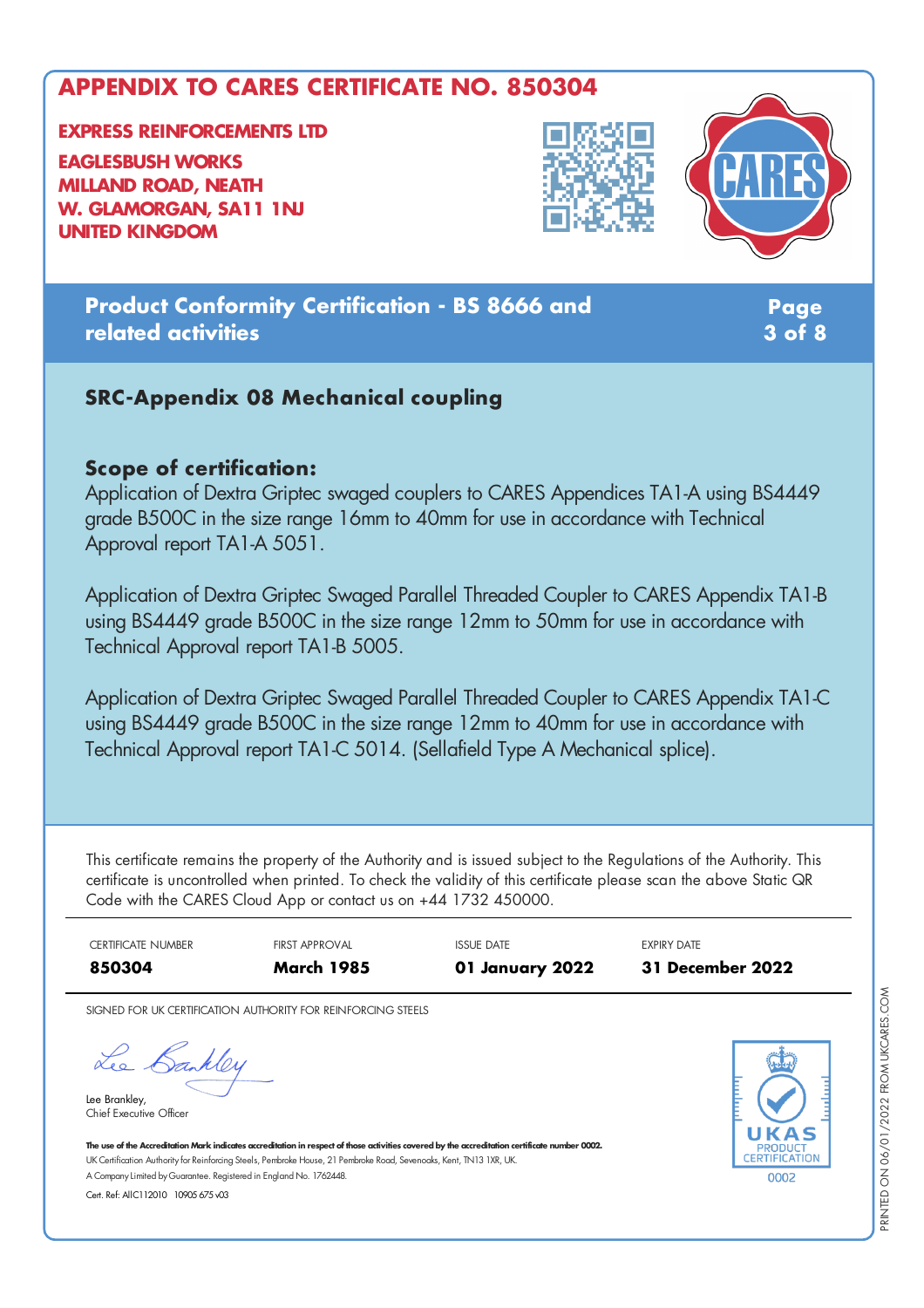**EXPRESS REINFORCEMENTS LTD**

**EAGLESBUSH WORKS MILLAND ROAD, NEATH W. GLAMORGAN, SA11 1NJ UNITED KINGDOM**





**Product Conformity Certification - BS 8666 and related activities**

**Page 4 of 8**

#### **SRC-Appendix 08 Mechanical coupling**

#### **Scope of certification:**

Application of Dextra Rolltec couplers to CARES Appendix TA1-B using BS4449 grade B500C in the size range of 12mm to 32mm for use in accordance with Technical Approval report TA 5042.

Application of Dextra Headed bars to CARES Appendix TA1-B and TA1-C using BS4449 grade B500C in the size range 10mm to 20mm for use in accordance with Technical Approval report TA1-B&C 5071 (Sellafield Type A Mechanical splice).

This certificate remains the property of the Authority and is issued subject to the Regulations of the Authority. This certificate is uncontrolled when printed. To check the validity of this certificate please scan the above Static QR Code with the CARES Cloud App or contact us on +44 1732 450000.



SIGNED FOR UK CERTIFICATION AUTHORITY FOR REINFORCING STEELS

Lee Bankley

Lee Brankley, Chief Executive Officer



The use of the Accreditation Mark indicates accreditation in respect of those activities covered by the accreditation certificate number 0002. UK Certification Authority for Reinforcing Steels, Pembroke House, 21 Pembroke Road, Sevenoaks, Kent, TN13 1XR, UK. A CompanyLimited byGuarantee. Registered in England No. 1762448.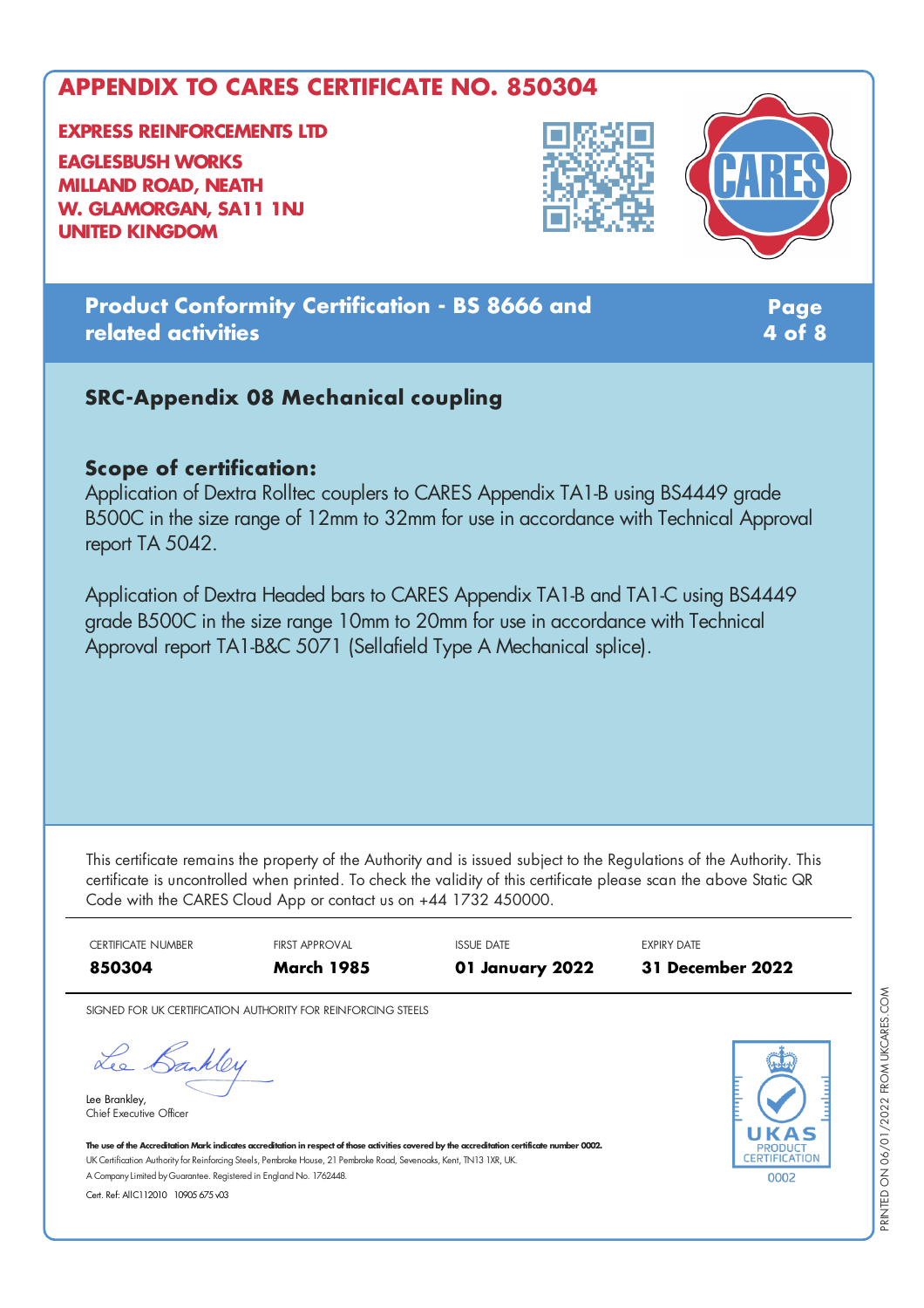**EXPRESS REINFORCEMENTS LTD EAGLESBUSH WORKS**

**MILLAND ROAD, NEATH W. GLAMORGAN, SA11 1NJ UNITED KINGDOM**





**Product Conformity Certification - BS 8666 and related activities**

**Page 5 of 8**

#### **SRC-Appendix 08 Mechanical coupling**

#### **Scope of certification:**

Application of Erico Lenton Taper Threaded standard (A12N) and positional (P13LN and P14LN) mechanical couplers to CARES Appendix TA1-B using BS 4449 grade B500C in the size range 12mm to 50mm for use in accordance with Technical Approval report TA1B - 5029.

Application of Erico Lenton Taper Threaded standard (A12) and positional (P13 and P14) mechanical couplers to CARES Appendix TA1-B using BS 4449 grade B500C in the size range 12 to 50mm (A12) and 12mm to 40mm (P13 and P14) for use in accordance with Technical Approval report TA1B - 5027.

This certificate remains the property of the Authority and is issued subject to the Regulations of the Authority. This certificate is uncontrolled when printed. To check the validity of this certificate please scan the above Static QR Code with the CARES Cloud App or contact us on +44 1732 450000.

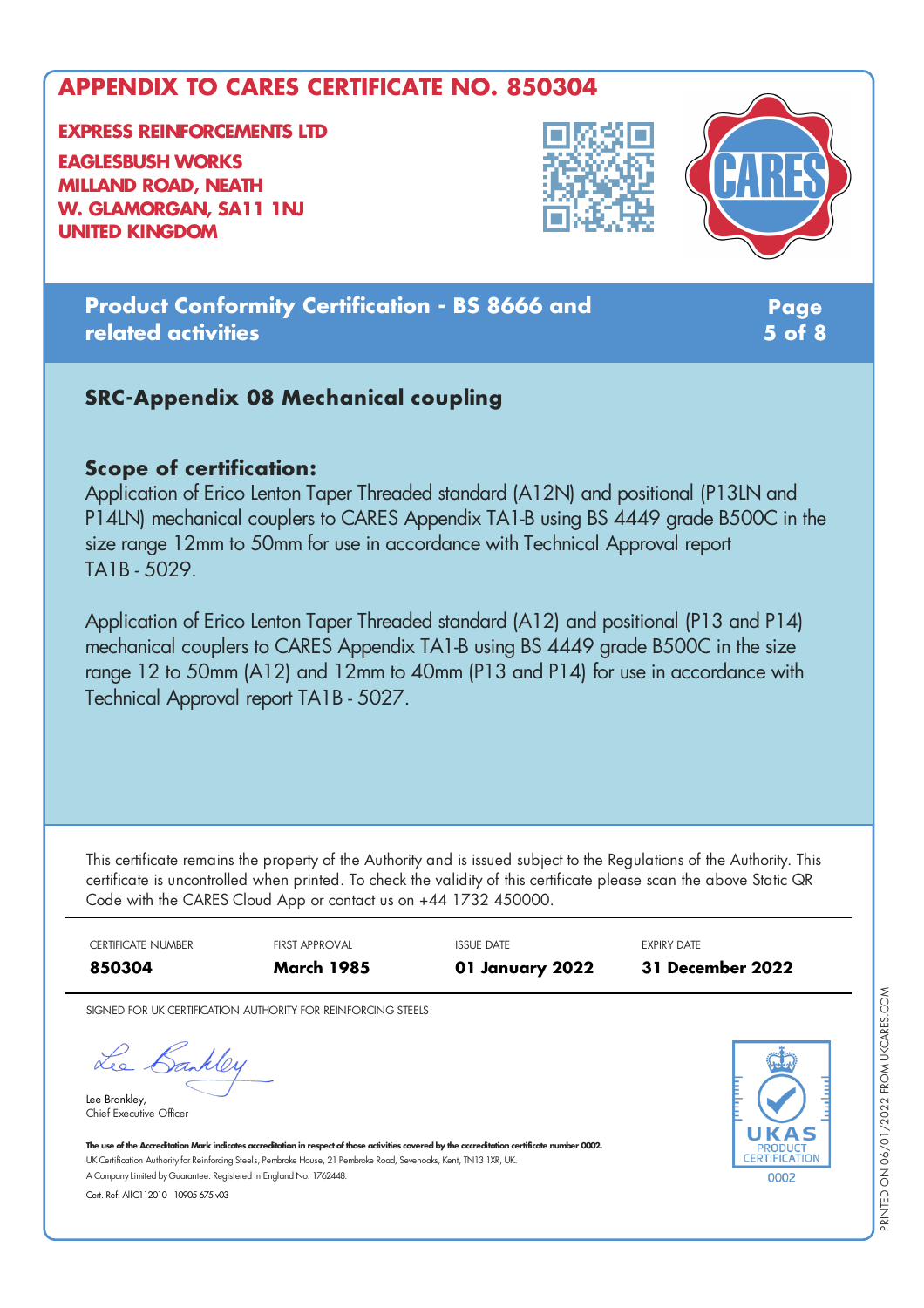**EXPRESS REINFORCEMENTS LTD EAGLESBUSH WORKS MILLAND ROAD, NEATH**

**W. GLAMORGAN, SA11 1NJ UNITED KINGDOM**





**Product Conformity Certification - BS 8666 and related activities**

**Page 6 of 8**

#### **SRC-Appendix 08 Mechanical coupling**

#### **Scope of certification:**

Application of Erico Lenton Plus Taper Threaded standard (A12N) and positional (P13LN and P14LN) mechanical couplers to CARES Appendix TA1-C using BS4449 grade B500C in the size range 12mm to 40mm for use in accordance with Technical Approval report TA1 - C 5030 (Sellafield Type A Mechanical splice)

Application of Erico Lenton Plus Taper Threaded standard (A12) and positional (P13 and P14) mechanical couplers to CARES Appendix TA1-C using BS4449 grade B500C in the size range 16mm to 40mm for use in accordance with Technical Approval report TA1 - C 5009 (Sellafield Type A Mechanical splice)

This certificate remains the property of the Authority and is issued subject to the Regulations of the Authority. This certificate is uncontrolled when printed. To check the validity of this certificate please scan the above Static QR Code with the CARES Cloud App or contact us on +44 1732 450000.



SIGNED FOR UK CERTIFICATION AUTHORITY FOR REINFORCING STEELS

Lee Bankley

Lee Brankley, Chief Executive Officer



The use of the Accreditation Mark indicates accreditation in respect of those activities covered by the accreditation certificate number 0002. UK Certification Authority for Reinforcing Steels, Pembroke House, 21 Pembroke Road, Sevenoaks, Kent, TN13 1XR, UK. A CompanyLimited byGuarantee. Registered in England No. 1762448.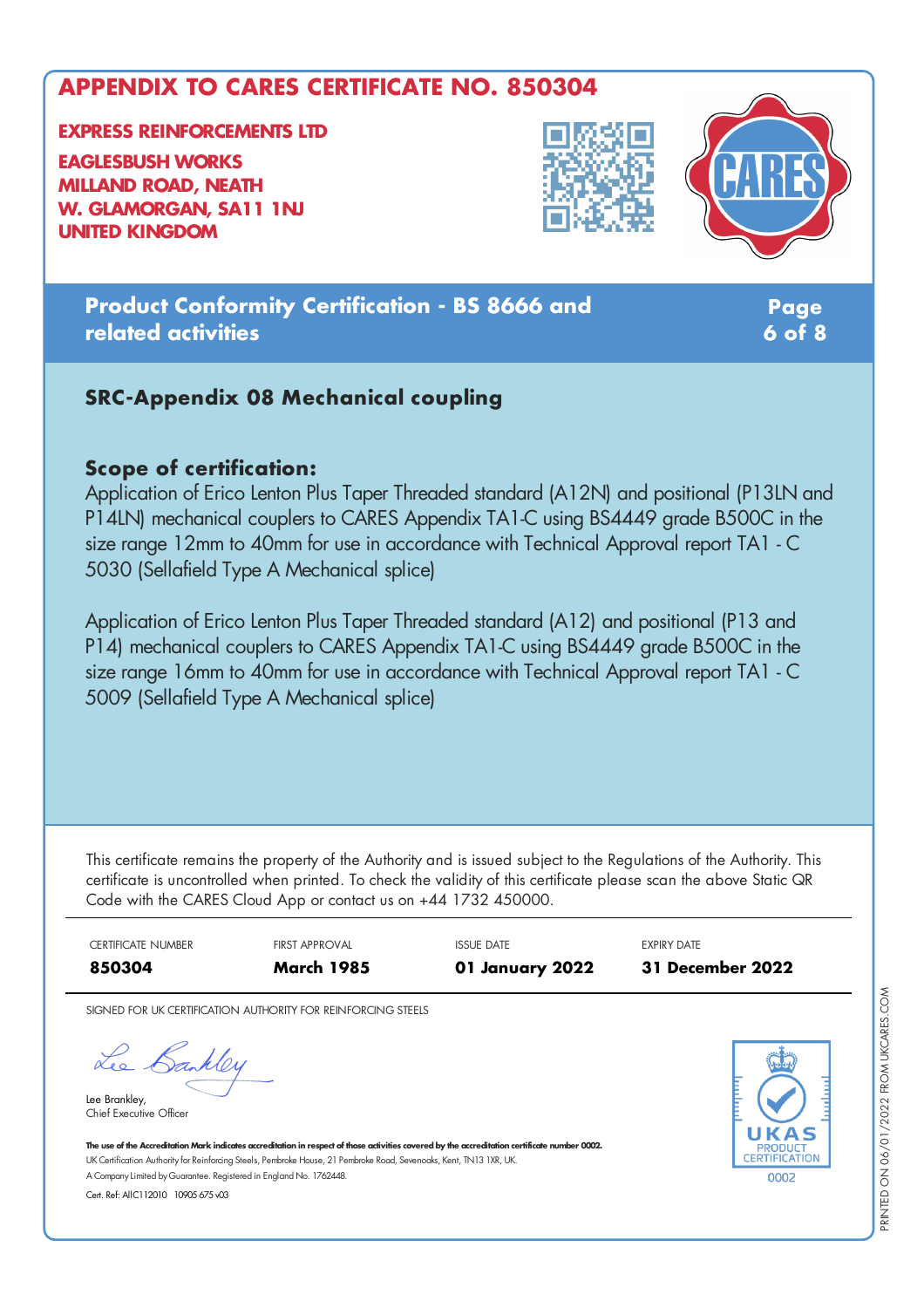**EXPRESS REINFORCEMENTS LTD**

**EAGLESBUSH WORKS MILLAND ROAD, NEATH W. GLAMORGAN, SA11 1NJ UNITED KINGDOM**





**Product Conformity Certification - BS 8666 and related activities**

**Page 7 of 8**

# **SRC-Appendix 11 Tack Welding (ISO 17660)**

#### **Scope of certification:**

Manufacture of pre-assembled MAG welded fabrications including Rollmat using reinforcing bar in the diameter range 10mm to 40mm to the relevant requirements of BS EN ISO 17660 and BS8548 and CARES Quality and Operations Assessment Schedule 11 using tack joints produced under factory conditions.

This certificate remains the property of the Authority and is issued subject to the Regulations of the Authority. This certificate is uncontrolled when printed. To check the validity of this certificate please scan the above Static QR Code with the CARES Cloud App or contact us on +44 1732 450000.



SIGNED FOR UK CERTIFICATION AUTHORITY FOR REINFORCING STEELS

Lee Bankley

Lee Brankley, Chief Executive Officer



The use of the Accreditation Mark indicates accreditation in respect of those activities covered by the accreditation certificate number 0002. UK Certification Authority for Reinforcing Steels, Pembroke House, 21 Pembroke Road, Sevenoaks, Kent, TN13 1XR, UK. A CompanyLimited byGuarantee. Registered in England No. 1762448.